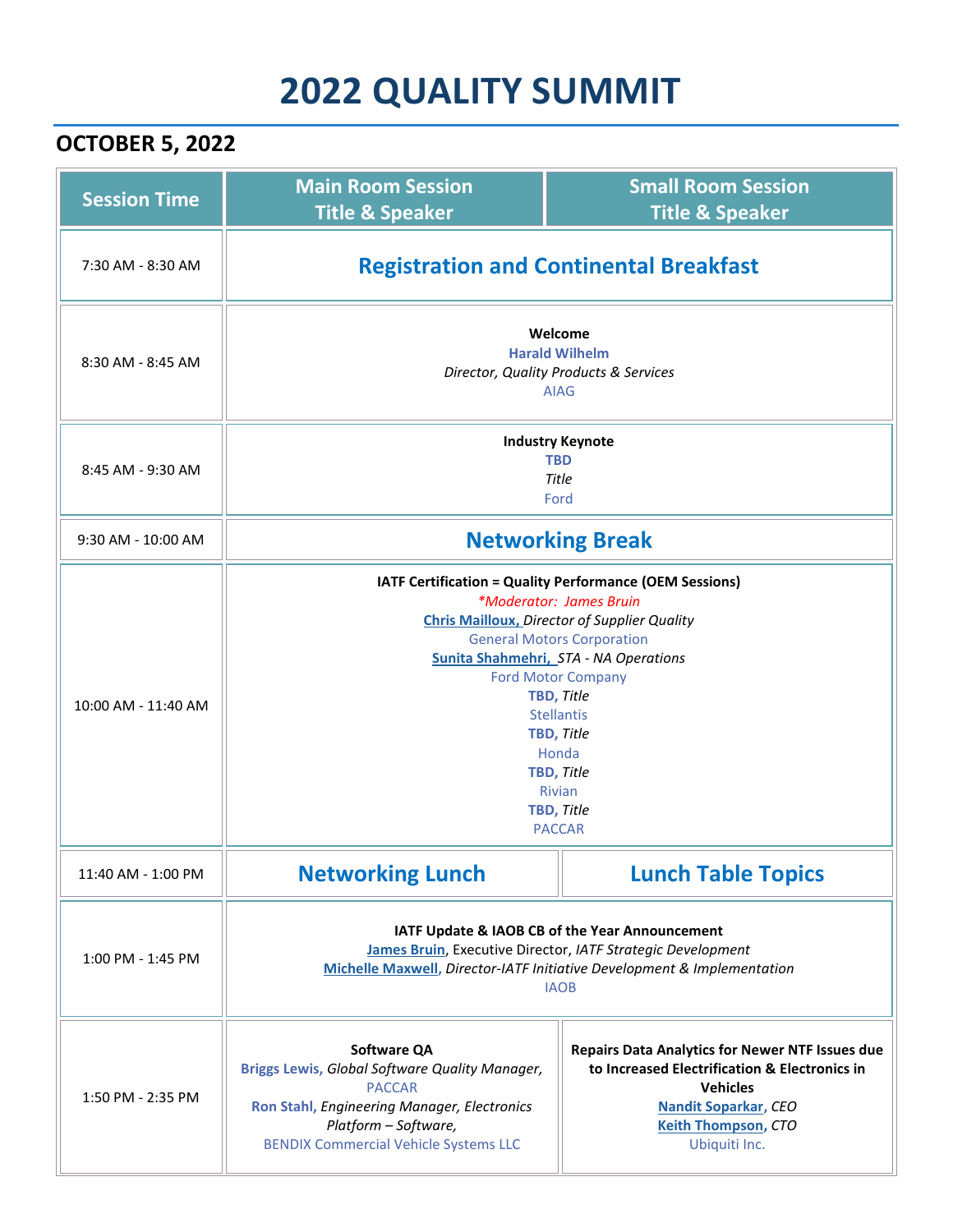| 2:35 PM - 3:05 PM | <b>Networking Break</b>                                                                                                                                                          |                                                                                                                                                                                                                            |  |
|-------------------|----------------------------------------------------------------------------------------------------------------------------------------------------------------------------------|----------------------------------------------------------------------------------------------------------------------------------------------------------------------------------------------------------------------------|--|
| 3:05 PM - 3:50 PM | <b>Quality Effectiveness and Efficiency - Why</b><br>Aren't Our Audits Driving Change?<br><b>Toni Hollis</b><br>Senior Global Quality Systems Manager<br><b>Lear Corporation</b> | <b>Achieving Zero Defects in Electronics Dependent</b><br><b>Systems</b><br><b>Brian O'Leary &amp; others</b><br>Global Head e-Mobility & Infrastructure, Indium<br><b>IPC's EV Quality and Reliability Advisory Group</b> |  |
| 4:00 PM - 4:45 PM | Benefits of the GLM approach to Gage R&R<br><b>Joel Mason</b><br><b>Quality Manager, ISG</b><br><b>John Deere</b>                                                                | <b>CTSA Case Study</b><br><b>Brian Martensen, Sr. Program Manager</b><br><b>AIAG</b><br><b>Steve Povenz, Director of Quality</b><br><b>Shape Corporation</b>                                                               |  |
| 4:50 PM - 5:30 PM | <b>IATF Complaint Management System</b><br><b>Michelle Maxwell</b><br>Director-IATF Initiative Development & Implementation<br><b>IAOB</b>                                       |                                                                                                                                                                                                                            |  |
| 5:35 PM - 7:00 PM | <b>Networking Reception</b>                                                                                                                                                      |                                                                                                                                                                                                                            |  |